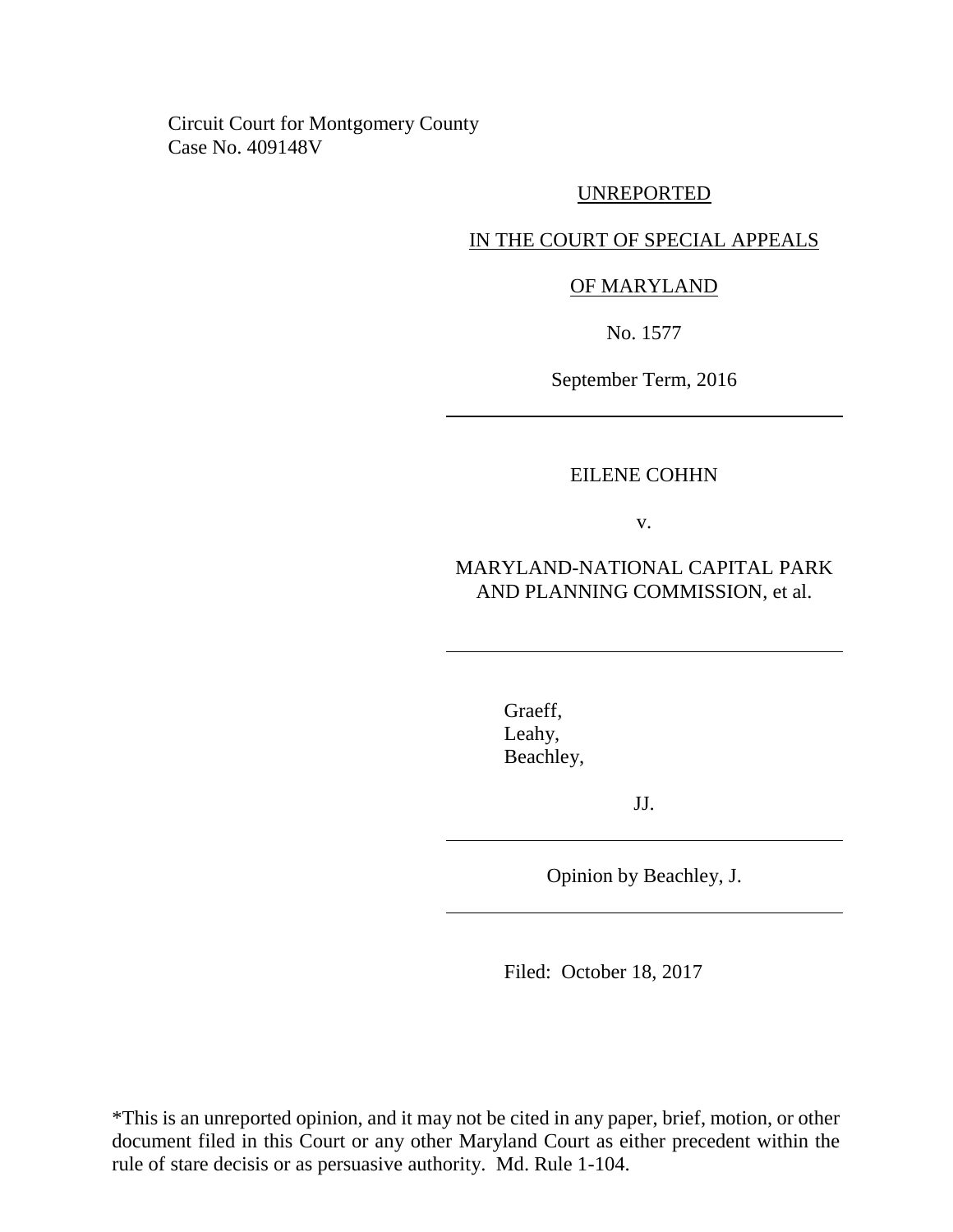Appellant, Eilene Cohhn, appeals from an order of the Circuit Court for Montgomery County granting summary judgment in favor of appellees, the Montgomery County Department of Parks ("Parks Department") and the Maryland-National Capital Park and Planning Commission ("Commission"). On appeal, appellant presents a single issue for our review, $<sup>1</sup>$  which we rephrase as follows:</sup>

Whether a pilot program that uses bow hunting to reduce the deer population in two county parks violates Maryland's animal cruelty laws where a more humane method is reasonably available.

We answer this question in the negative, and affirm the judgment of the circuit court.

## **FACTUAL AND PROCEDURAL BACKGROUND**

The Commission is a state agency that, among other things, maintains a regional system of parks in Montgomery and Prince George's Counties. On August 12, 2015, the Parks Department, which is a department of the Commission, announced the approval of a Pilot Archery Deer Management Program ("Pilot Program") to be implemented in Great Seneca Stream Valley Park and Watts Branch Stream Valley Park, both located in

 $<sup>1</sup>$  Appellant presents the following question:</sup>

Whether the Montgomery County Department of Parks, a division of the Maryland National-Capital Park and Planning Commission, violated Maryland's Animal Cruelty Code when it established a Pilot Archery Managed Deer Hunting Program to reduce the deer population in two county parks, when the State's Cruelty Code provides an exception for hunting when the "most humane method reasonably available" is employed, and the trial court determined that archery—which results in wounded deer suffering for days or longer from their wounds—is *not* the "most humane method reasonably available" to Defendants, who can use sharpshooting which results in a lower wounding rate and the more immediate death of the animals.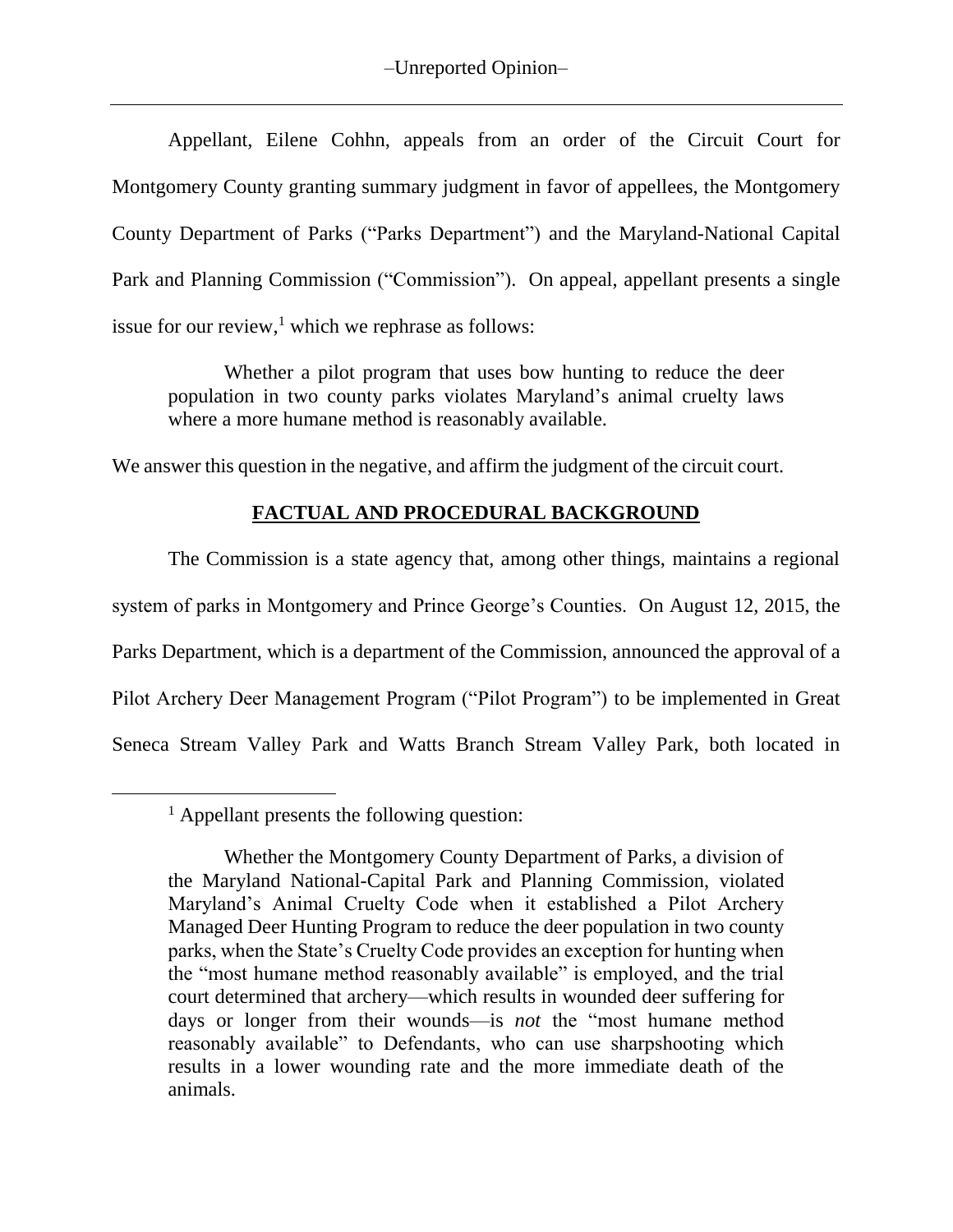Montgomery County. The Pilot Program allows licensed bow hunters to reduce the deer population in these two parks. Prior to the approval of the Pilot Program, the Commission had previously implemented bow hunting to manage the deer population on park property in Prince George's County, Maryland. The Parks Department established the Pilot Program in order to evaluate the use of bow hunting as a means for managing the deer population in Montgomery County parks. Appellees acknowledge they use taxpayer funds to administer and carry out the Pilot Program.

On September 10, 2015, appellant filed a complaint in the Circuit Court for Montgomery County, alleging that the Pilot Program violated Maryland's laws against animal cruelty, and seeking a temporary restraining order, injunction, and declaratory relief. The circuit court denied appellant's request for a temporary restraining order on September 11, 2015. After agreeing to a list of stipulated facts, both sides filed for summary judgment in April 2016.

The circuit court held a hearing on the cross-motions for summary judgment on May 25, 2016. Appellant argued that the Pilot Program's use of bow hunting to reduce the deer population constitutes animal cruelty because more humane alternatives are available, such as the use of police sharpshooters. The parties stipulated that the Commission "was aware that similar programs in other jurisdictions had shown wounding rates [of deer from bow hunting] ranging from 3% to 17%."<sup>2</sup> According to appellant, bow hunting results in more

 $\overline{a}$ 

<sup>&</sup>lt;sup>2</sup> The parties agreed that the term "wounding rate" reflects the percentage of deer struck but not killed by a hunter during a hunt.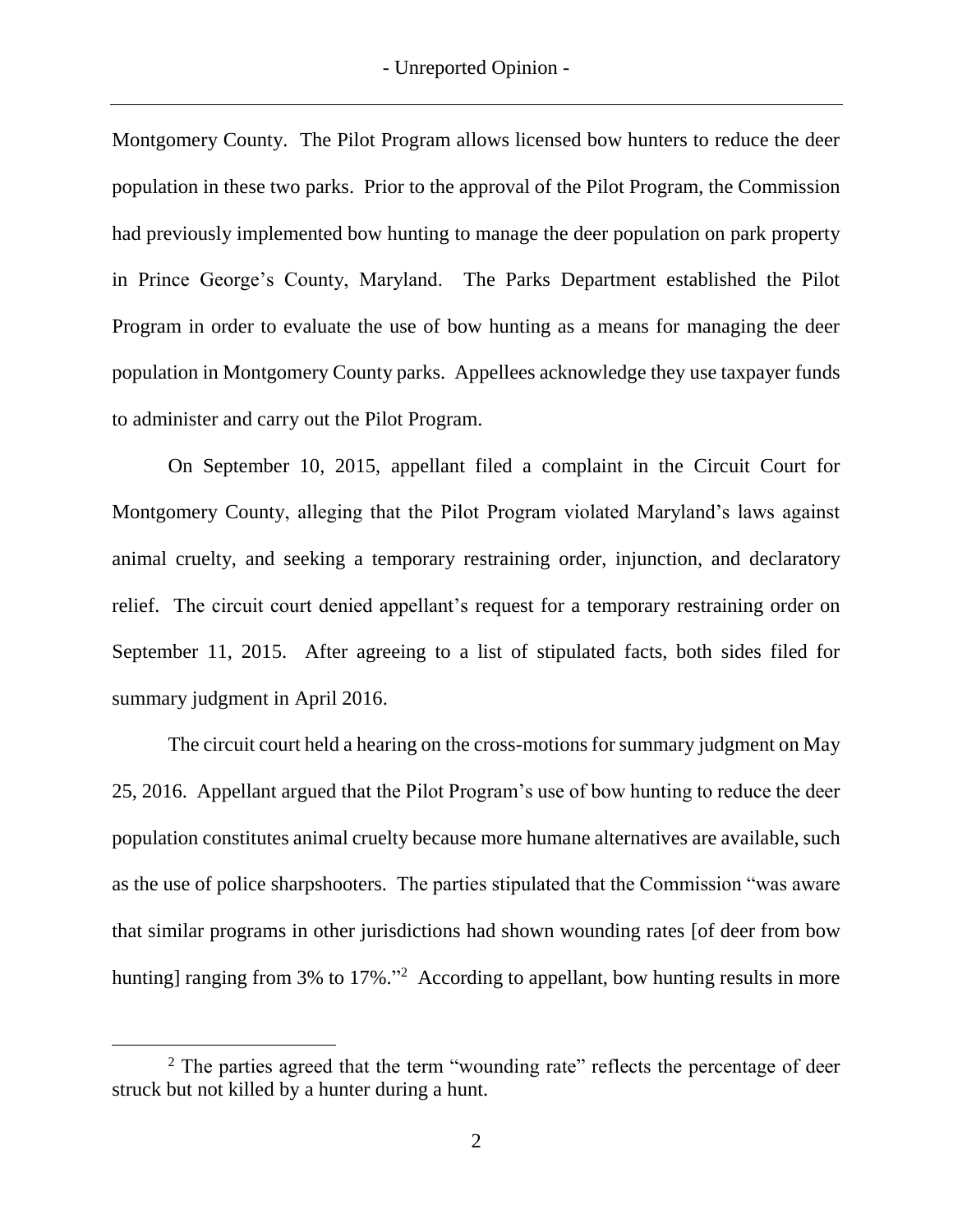deer being wounded rather than being immediately killed, thereby prolonging their suffering before death. Appellees argued that bow hunting is as humane as sharpshooting, that it is the most reasonable means available, and that the animal cruelty laws should not apply to hunting when all applicable regulations are followed.

On August 25, 2016, the circuit court granted summary judgment in favor of appellees. While the circuit court found that bow hunting is less humane than sharpshooting, and that sharpshooting was reasonably available, it found that the Pilot Program's use of lawful bow hunting did not constitute animal cruelty. Appellant timely appealed.

## **STANDARD OF REVIEW**

We review a trial court's grant of summary judgment *de novo*. *Koste v. Town of Oxford*, 431 Md. 14, 25 (2013).

The appellate court will review the record in the light most favorable to the nonmoving party and construe any reasonable inferences that may be drawn from the facts against the moving party. In reviewing a grant of summary judgment under Md. Rule 2–501, we independently review the record to determine whether the parties properly generated a dispute of material fact and, if not, whether the moving party is entitled to judgment as a matter of law.

*Hill v. Cross Country Settlements, LLC*, 402 Md. 281, 294 (2007) (citations and quotation marks omitted). "In appeals from grants of summary judgment, Maryland appellate courts, as a general rule, will consider only the grounds upon which the lower court relied in granting summary judgment." *PaineWebber Inc. v. East*, 363 Md. 408, 422 (2001).

# **DISCUSSION**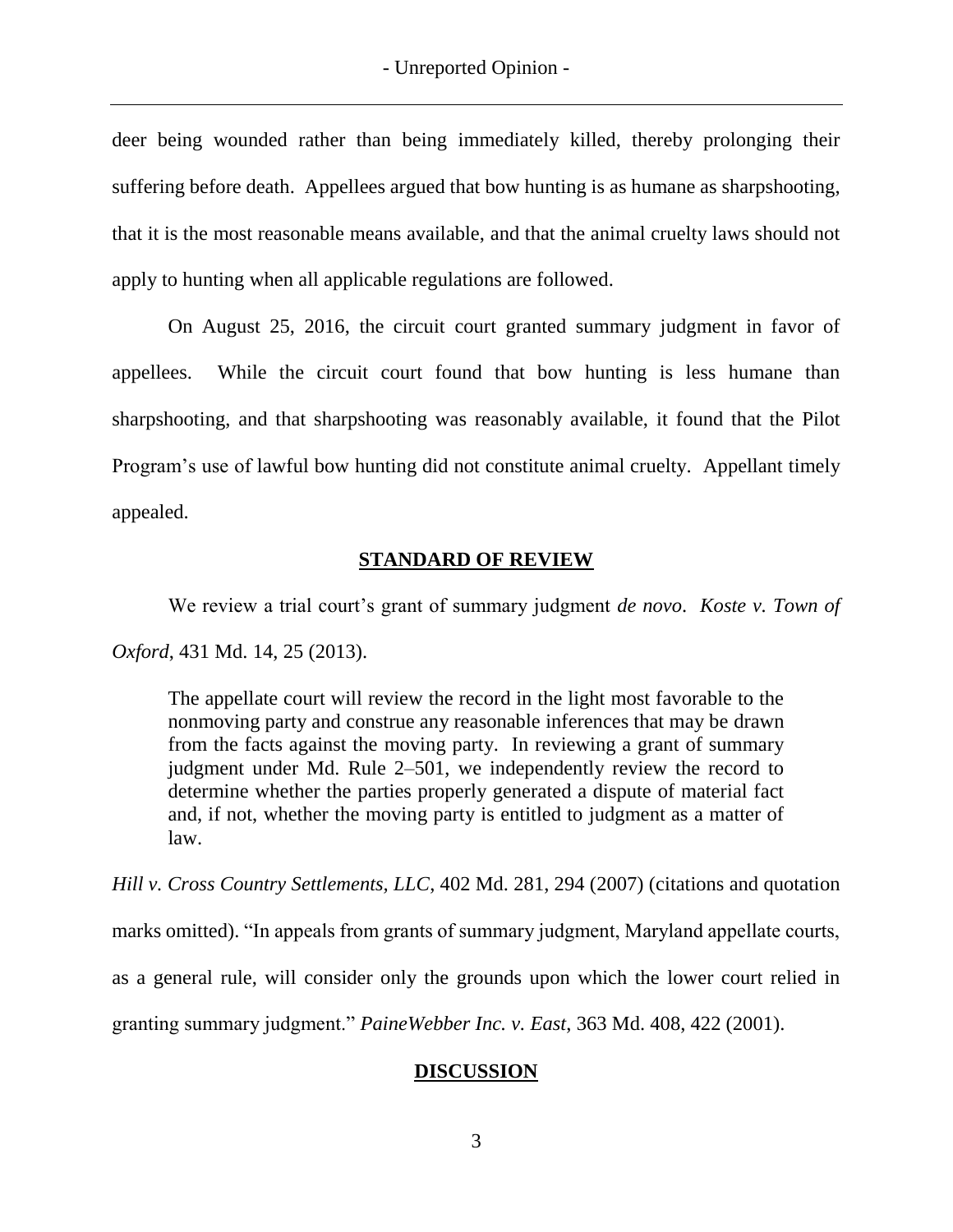We need not resolve whether bow hunting is less humane than sharpshooting, or whether sharpshooting was reasonably available in the two county parks covered by the Pilot Program. Even assuming *arguendo* that bow hunting is less humane than sharpshooting and that sharpshooting was reasonably available to appellees, the circuit court correctly held that the Pilot Program does not constitute animal cruelty under Maryland law.

### **The Commission's Power to Authorize Hunting**

As appellant has acknowledged, the Commission has the power to authorize hunting on property that it owns, operates, or leases. Md. Code (2012), § 17-209(b) of the Land Use Article ("LU"). Under the Code, "hunt" is defined broadly as meaning: "to pursue, capture, kill, gig, trap, shoot, or attempt to pursue, capture, kill, gig, trap, or shoot, or in any manner reduce any animal to personal possession." LU § 17-209(a)(3); *see also* Md. Code (1973, 2012 Repl. Vol., 2016 Supp.), § 10-101(k)(1) of the Natural Resources Article ("NR") (providing substantially the same definition). It is undisputed that—provided all applicable laws and regulations are followed—bow hunting is legal in Maryland. *See* NR § 10-415; NR § 10-301; COMAR 08.03.04.05.

Nevertheless, appellant argues that, in some circumstances, bow hunting may constitute animal cruelty. While appellant concedes that recreational bow hunting is legal, appellant maintains that the Pilot Program violates Maryland's criminal laws against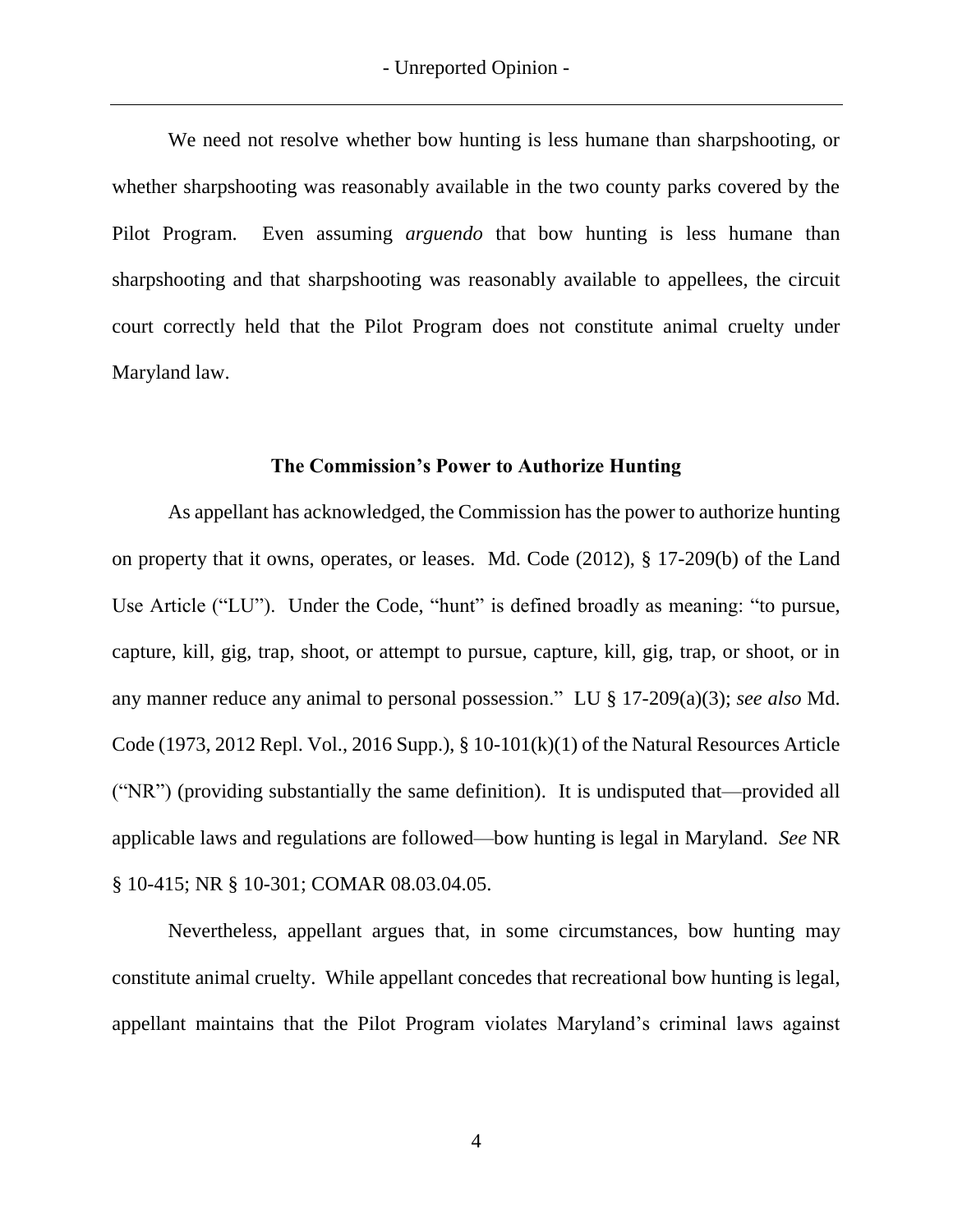animal cruelty because it permits the bow hunting of deer on park property when a more

humane method of reducing the deer population is reasonably available.

## **Applicable Statutes**

The relevant portion of Maryland's criminal laws against animal cruelty provides

that a person may not:

- (1) overdrive or overload an animal;
- (2) deprive an animal of necessary sustenance;
- *(3) inflict unnecessary suffering or pain on an animal;*
- *(4) cause, procure, or authorize an act prohibited under item (1), (2), or (3) of this subsection; or*
- (5) if the person has charge or custody of an animal, as owner or otherwise, unnecessarily fail to provide the animal with:
	- (i) nutritious food in sufficient quantity;
	- (ii) necessary veterinary care;
	- (iii) proper drink;
	- (iv) proper air;
	- (v) proper space;
	- (vi) proper shelter; or
	- (vii) proper protection from the weather.

Md. Code (2002, 2012 Repl. Vol., 2017 Supp.), § 10-604(a) of the Criminal Law Article

("CL") (emphasis added). These prohibitions do not apply to all activities. For example,

there is an exception for:

an activity that may cause unavoidable physical pain to an animal, including food processing, pest elimination, animal training, and hunting, *if the person performing the activity uses the most humane method reasonably available*[.]

CL § 10-603(3) (emphasis added). Appellant relies on this section to support her argument

that the Pilot Program constitutes animal cruelty.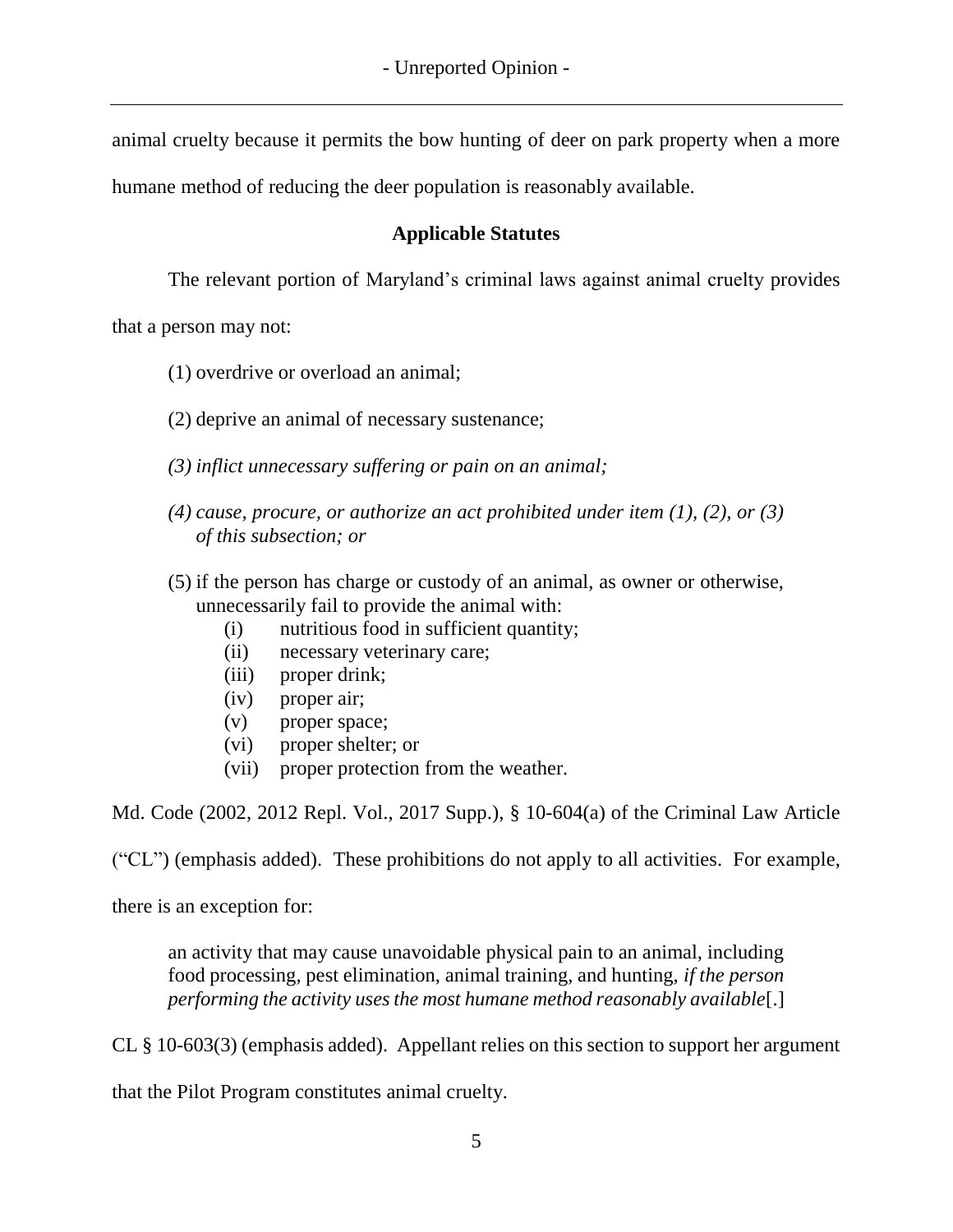### **Principles of Statutory Interpretation**

"It is a well-settled principle that the primary objective of statutory interpretation is 'to ascertain and effectuate the intention of the legislature.'" *Clarksville Residents Against Mortuary Def. Fund, Inc. v. Donaldson Props.*, 453 Md. 516, 538 (2017) (quoting *Dep't of Human Res.*, *Balt. City Dep't of Soc. Serv. v. Hayward*, 426 Md. 638, 649-50 (2012)).

To ascertain the intent of the General Assembly, we begin with the normal, plain meaning of the language of the statute. If the language of the statute is unambiguous and clearly consistent with the statute's apparent purpose, our inquiry as to legislative intent ends ordinarily and we apply the statute as written, without resort to other rules of construction. We neither add nor delete language so as to reflect an intent not evidenced in the plain and unambiguous language of the statute, and we do not construe a statute with "forced or subtle interpretations" that limit or extend its application.

We, however, do not read statutory language in a vacuum, nor do we confine strictly our interpretation of a statute's plain language to the isolated section alone. Rather, the plain language must be viewed within the context of the statutory scheme to which it belongs, considering the purpose, aim, or policy of the Legislature in enacting the statute.

*Lockshin v. Semsker*, 412 Md. 257, 275–76 (2010) (citations omitted). We may also consult the legislative history in order to ensure that our plain language interpretation is correct. *Id.* at 279.

## **Plain Language of the Animal Cruelty Statutes**

CL § 10-603(3) states that "Sections 10-601 through 10-608 of this subtitle do not apply to . . . an activity that may cause unavoidable physical pain to an animal, including food processing, pest elimination, animal training, and hunting, if the person performing the activity uses the most humane method reasonably available[.]" Based on the plain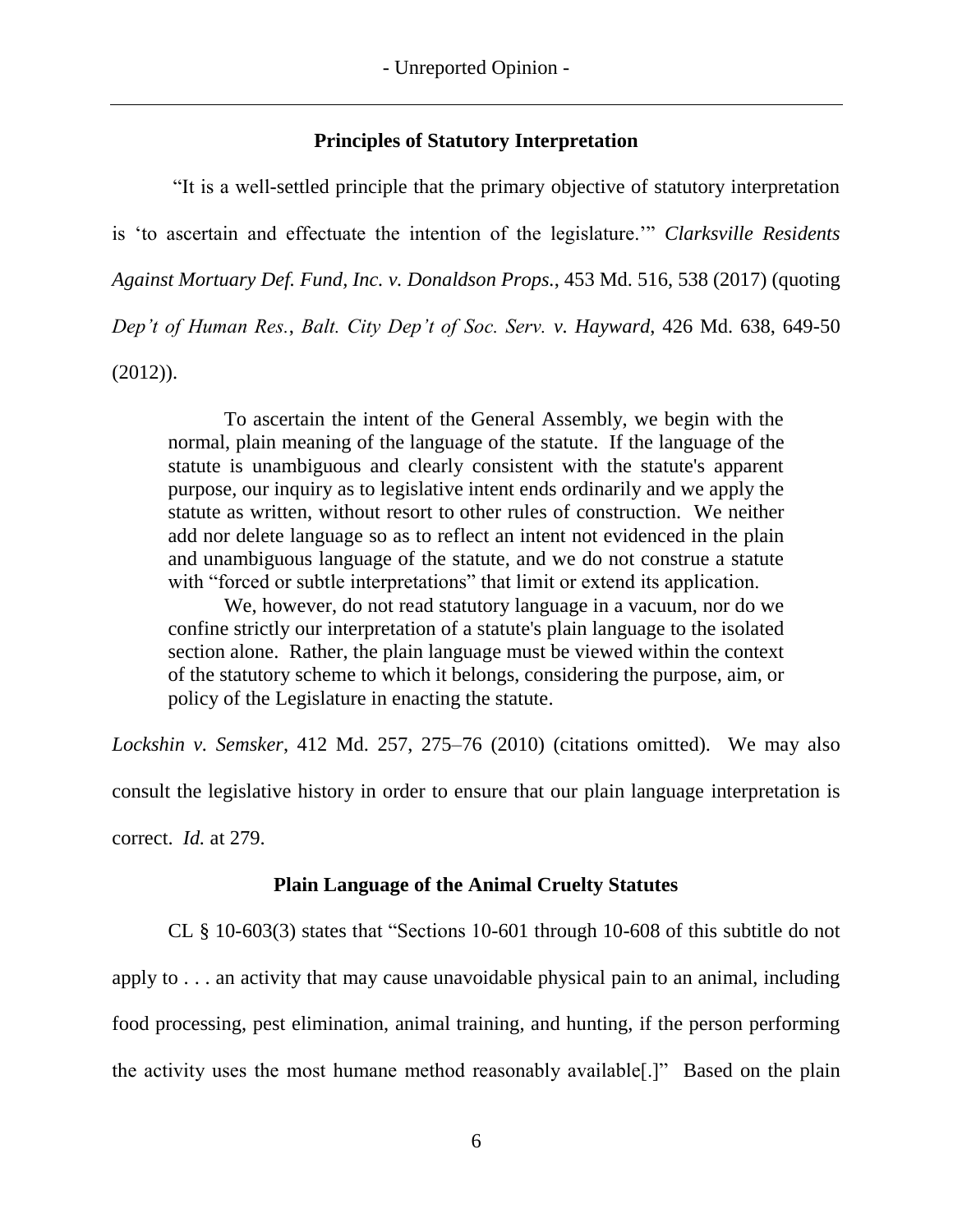language of CL  $\S$  10-603(3), we make two initial observations. First, CL  $\S$  10-603(3) operates only to exclude certain activities from the reach of Maryland's criminal laws against animal cruelty. If CL § 10-603(3) does not exclude an activity, it then becomes necessary to determine whether that activity constitutes animal cruelty prohibited by another provision such as CL  $\S$  10-604(a). Second, we observe that CL  $\S$  10-603(3) is not concerned with a person's motivation for hunting—but rather only with the method used by a person performing that activity.

If a hunter does not use the most humane method reasonably available, then it becomes necessary to determine whether that conduct violates CL § 10-604(a), which states that a person may not "inflict unnecessary suffering or pain on an animal," or CL § 10-606(a), which states that a person may not "intentionally mutilate, torture, cruelly beat, or cruelly kill an animal."<sup>3</sup> In other words, even assuming that a particular form of hunting is not the most humane method reasonably available, it does not rise to the level of animal cruelty unless—at the very least—it inflicts unnecessary suffering or pain on an animal.

To determine what constitutes "unnecessary suffering or pain on an animal" under CL § 10-604(a), we do not read the statute in a vacuum. In the context of hunting, we read CL § 10-604(a) in concert with other laws related to hunting that have been enacted by the General Assembly. As a starting point, the General Assembly has found and declared that:

(1) Hunting is an important and traditional activity in which 14,000,000 Americans who are at least 16 years old participate;

 $\overline{a}$ 

<sup>&</sup>lt;sup>3</sup> There has been no argument that CL  $\S$  10-606(a) is applicable to the instant case.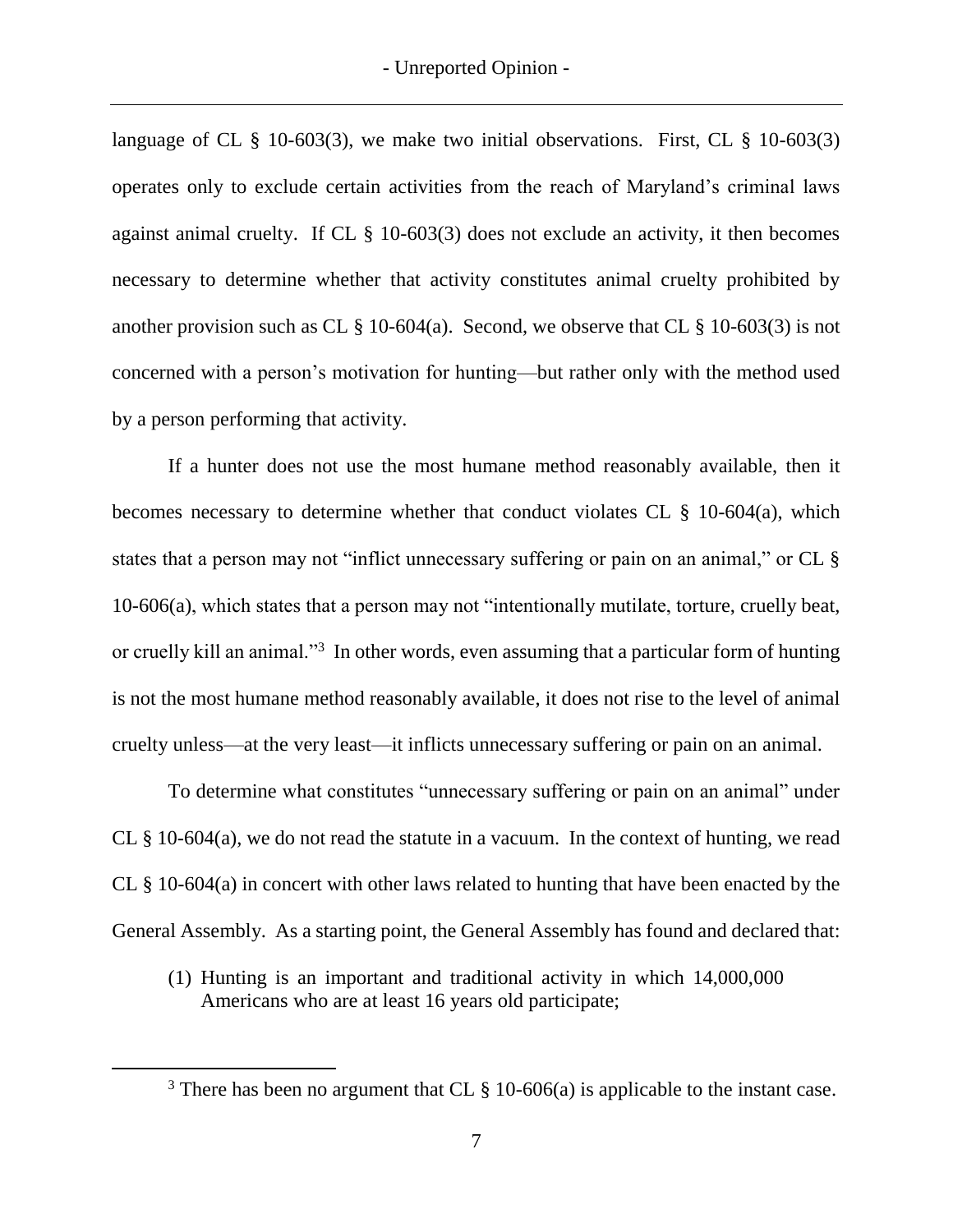- (2) Hunters have been and continue to be among the foremost supporters of sound wildlife management and conservation practices in the United States;
- (3) Hunters and hunting organizations provide direct assistance to wildlife managers and enforcement officers of federal, state, and local governments;
- (4) Fees for hunting licenses, permits, and stamps, and taxes on goods used by hunters, have generated billions of dollars for wildlife conservation, research, and management;
- (5) *Hunting is an essential component of effective wildlife management, as it is an important tool for reducing conflicts between people and wildlife and provides incentives for the conservation of wildlife, habitats, and ecosystems on which wildlife depends*;
- (6) Hunting is an environmentally acceptable activity that occurs and can be provided for on State public lands without adverse effects on other uses of the lands[.]

NR § 10-212(a) (emphasis added).

In general, a person may not hunt any game birds or mammals in Maryland without first obtaining a hunting license. NR § 10-301(b). Looking specifically at the laws and regulations pertaining to deer hunting, the General Assembly has established a deer bow hunting season, a deer firearm season, and a deer muzzle loader season. NR § 10-415(a). The Department of Natural Resources is tasked with promulgating regulations on the means or weapons permitted while hunting designated wildlife. NR § 10-408(b). Those regulations appear at COMAR 08.03.04.05, and contain detailed guidance on permissible specifications for bows and firearms that may be used to hunt deer. For example, individuals hunting deer with a bow may not use poisoned or explosive-tipped arrows, and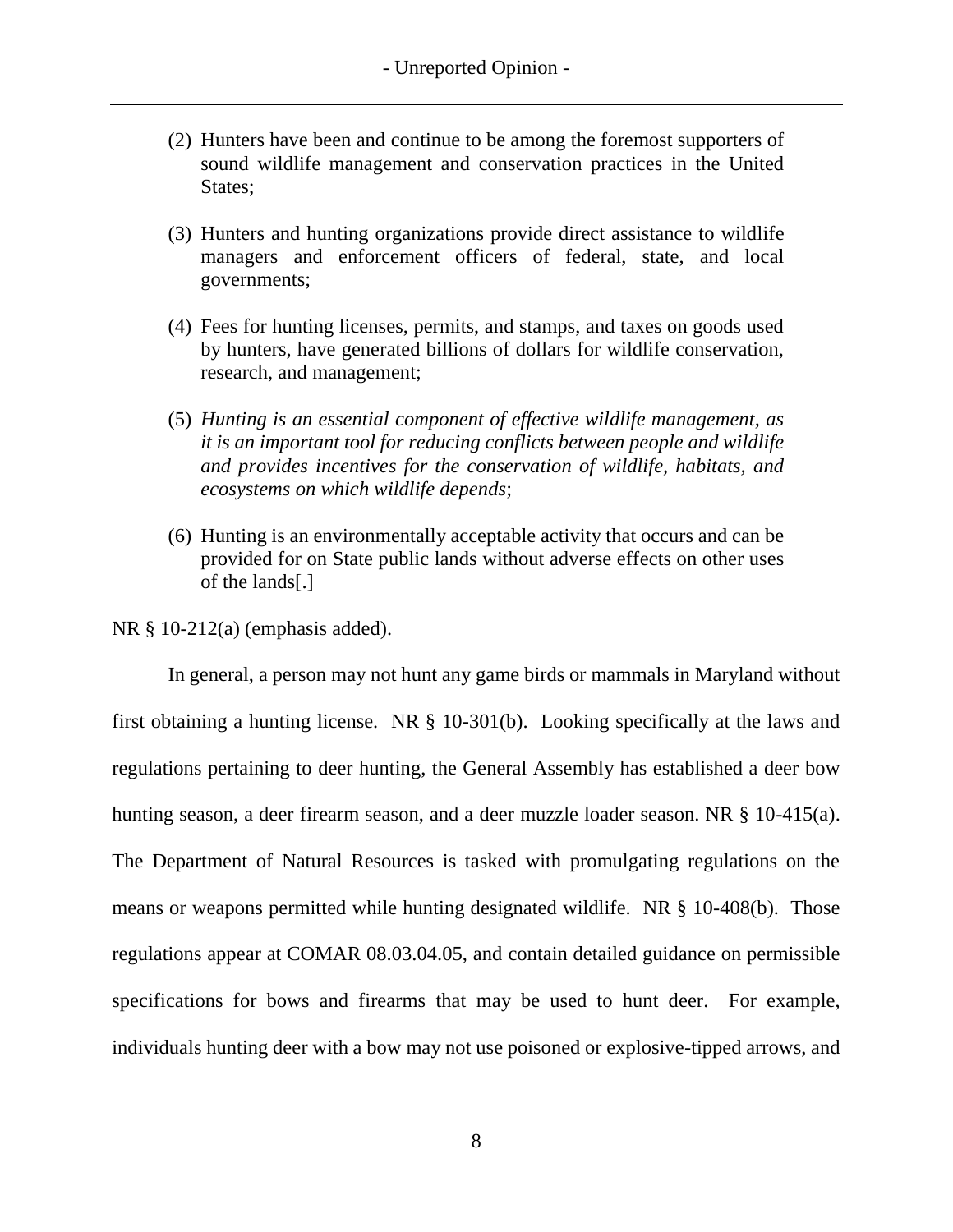must use an arrow with a sharpened broadhead with metal points and a minimum width of 7/8 inch. COMAR 08.03.04.05B.

Because the General Assembly has recognized the importance of hunting, and enacted laws regulating such activity, we do not read CL § 10-604(a) as prohibiting the bow hunting at issue here—provided that the hunting activity complies with the laws and regulations intended to ensure the humaneness of the activity.<sup>4</sup>

### **Legislative Intent**

Our reading of CL  $\S$  10-603(3) and CL  $\S$  10-604(a) is validated by the legislative history of the statutes. "When attempting to discern legislative intent, '[i]t is a well-settled practice of this Court to refer to the Revisor's Notes when searching for legislative intent of an enactment.'" *Comptroller of Treasury v. Blanton*, 390 Md. 528, 538 (2006) (quoting *Dean v. Pinder,* 312 Md. 154, 163 (1988)). Here, the 2002 Revisor's Note for CL § 10- 603 expressly clarifies that "[CL § 10-603(3)] is revised as an exclusion from the application of animal cruelty provisions, rather than a definition of 'cruelty.'" In other words, contrary to appellant's claims, it is not enough to merely show that the Pilot Program does not implement the most humane method reasonably available.

With regard to CL § 10-604(a), we look to Chapter 448 of the 2006 Session Laws of Maryland ("Chapter 448"), which amended CL § 10-604(a) as follows:

<sup>4</sup> For the first time on appeal, appellant argues that the Pilot Program does not comply with all of the Department of Natural Resources' regulations on bow hunting. However, appellant's alleged flaws are all procedural in nature, and none relate to the humaneness of the actual bow hunting activity conducted through the Pilot Program.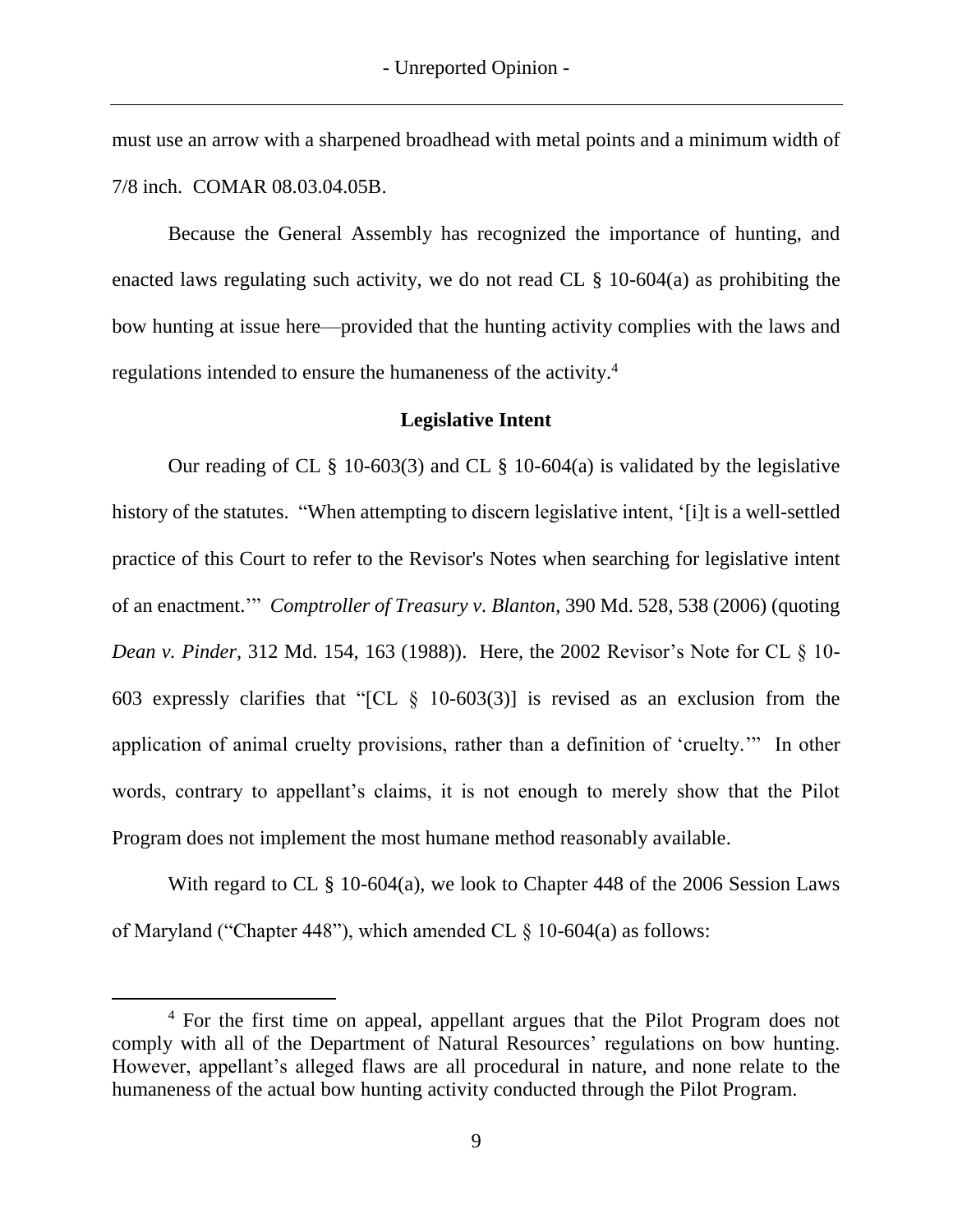## SECTION 1. BE IT ENACTED BY THE GENERAL ASSEMBLY OF MARYLAND, That the Laws of Maryland read as follows:

## Article - Criminal Law

10-604.

(a) A person may not:

(1) overdrive or overload an animal;

- (2) deprive an animal of necessary sustenance;
- (3) inflict unnecessary suffering or pain on an animal;
- $(3)$  (4) cause, procure, or authorize an act prohibited under item  $(1)$  or item  $(2)$  item  $(1)$ ,  $(2)$ ,  $(3)$  of this subsection; or
- (4) (5) if the person has charge or custody of an animal, as owner or otherwise:

### (i) inflict unnecessary suffering or pain on the animal; or

 $(ii)$ , unnecessarily fail to provide the animal with nutritious food in sufficient quantity, necessary veterinary care, proper drink, air, space, shelter, or protection from the weather. . . .

SECTION 2. AND BE IT FURTHER ENACTED, *That this Act may not be construed to apply to lawful hunting or lawful trapping.*  SECTION 3. AND BE IT FURTHER ENACTED, That this Act shall take effect October 1, 2006.

(Emphasis added).

While SECTION 2 of Chapter 448 was not codified, we have previously acknowledged that provisions of the law need not be codified in order to have legal effect. *Roe v. Doe*, 193 Md. App. 558, 564-66 (2010), *aff'd*, 419 Md. 687, 709-10 (2011); *see also Prince George's Cnty. v. Maringo*, 151 Md. App. 662, 671 n.1 (2003) ("The parties do not dispute that this uncodified portion of the bill has the same force and effect as the codified portion."). Here, SECTION 2 of Chapter 448 manifests the explicit legislative intent that lawful hunting and trapping are not within the ambit of CL § 10-604's prohibitions against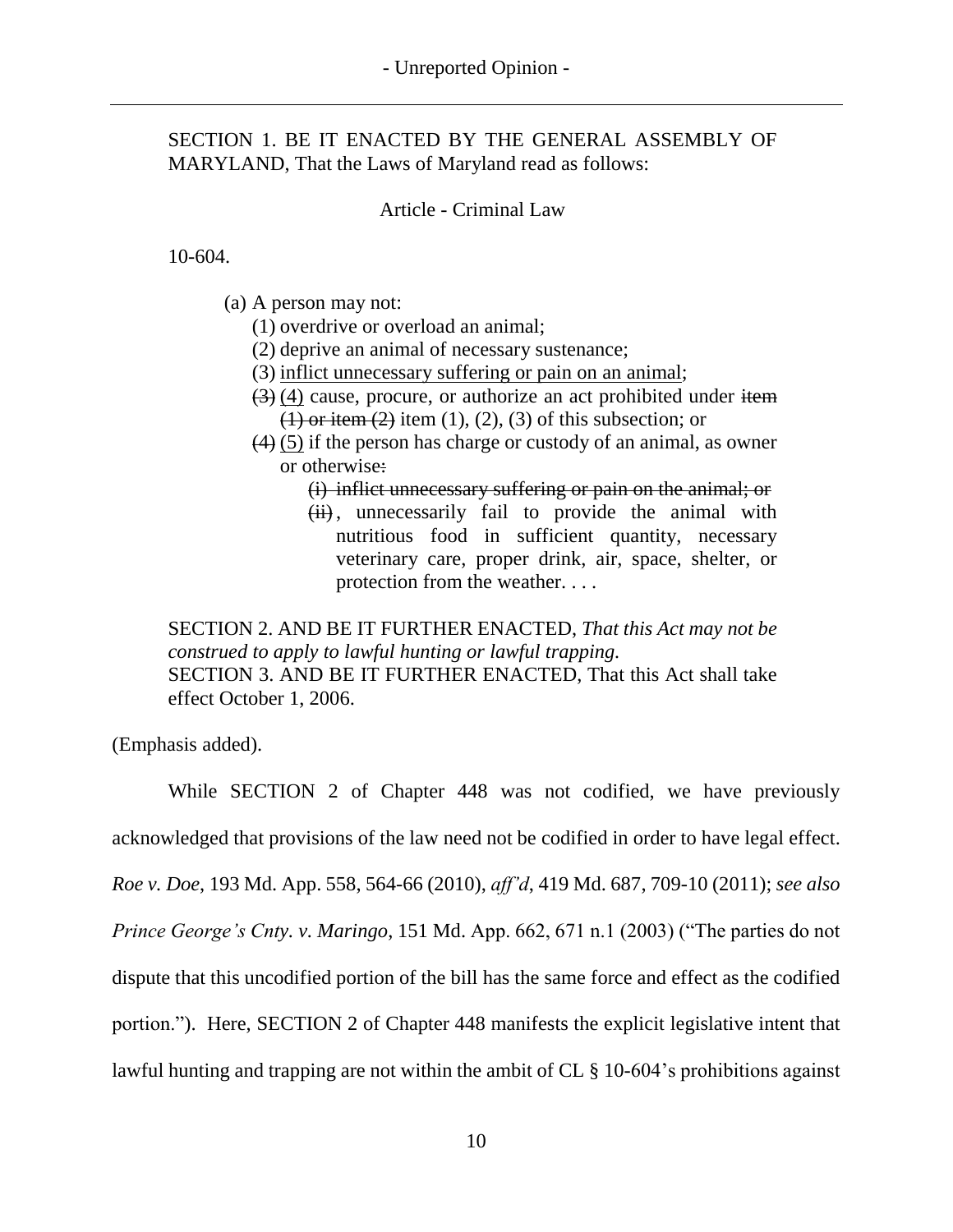animal cruelty. Accordingly, the legislative intent is consistent with our interpretation of the plain language of the statute.

#### **The Pilot Program Does Not Constitute Animal Cruelty**

Based on our reading and interpretation of the relevant animal cruelty statutes, we hold that appellees' Pilot Program, which seeks to manage the deer population in county parks through lawful bow hunting, does not constitute animal cruelty. Even assuming the Pilot Program is not exempted from the animal cruelty provisions pursuant to CL § 10- 603(3), it does not violate the prohibitions of CL  $\S$  10-604(a). There is no indication in the record that the Pilot Program will be conducted in a way that violates the applicable laws and regulations pertaining to bow hunting. Indeed, at oral argument, appellee represented that the Pilot Program would comply with all relevant Department of Natural Resources regulations on bow hunting. It is a misdemeanor for any person to violate the sections of the Natural Resources Article related to the protection and preservation of wildlife, or the related regulations promulgated by the Department of Natural Resources—including the regulations that delineate the acceptable means of bow hunting. NR § 10-1101. Nothing in the Pilot Program releases its participating bow hunters from their legal obligation to follow the laws and regulations designed to ensure that hunting is done in an acceptably humane way.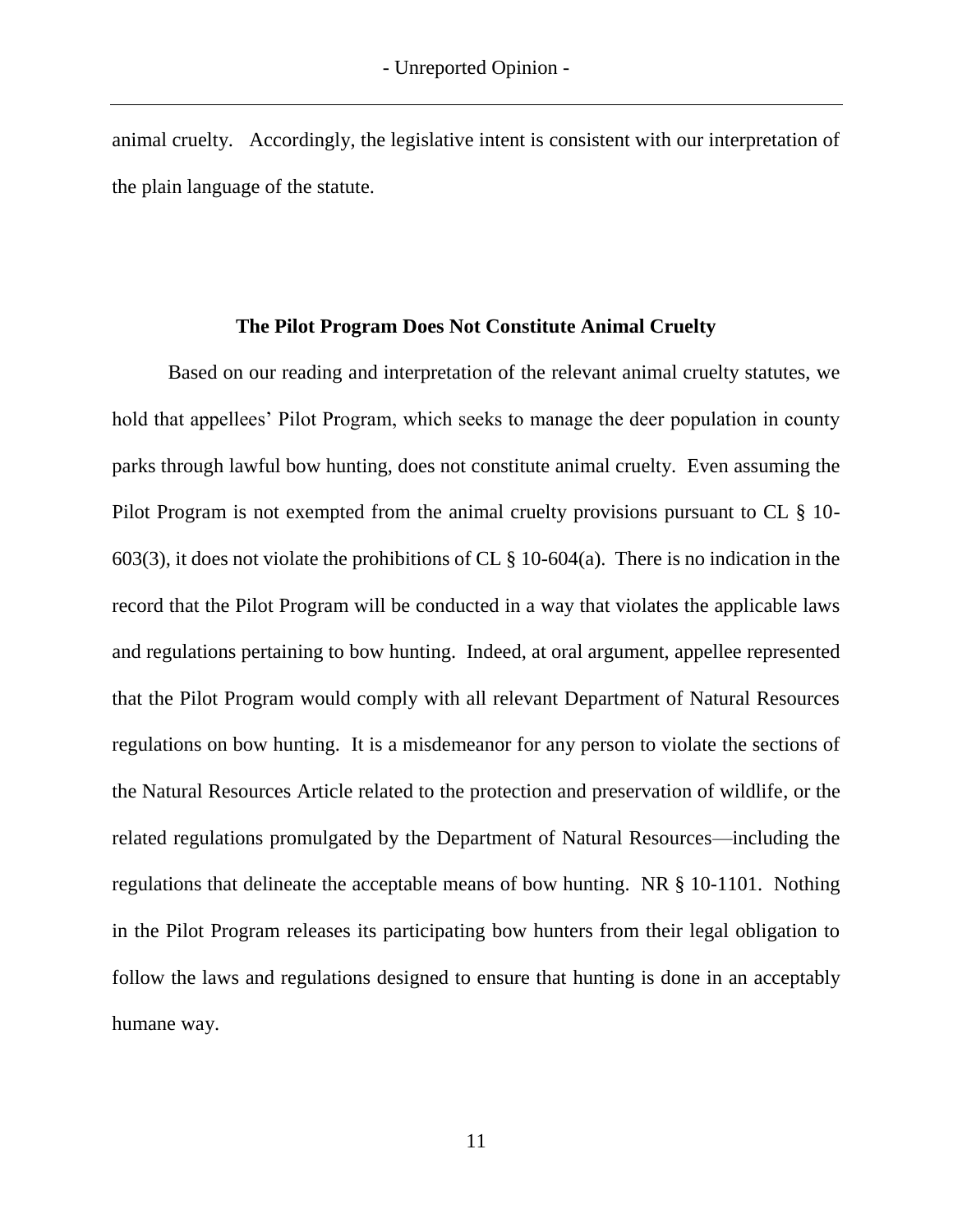While appellant argues that the Pilot Program is distinguished from "recreational" hunting, appellant does not provide any authority for the proposition that the Natural Resources Article is concerned solely with recreational hunting. None of the provisions in the Natural Resources Article limits its application to recreational hunting. To the contrary, the General Assembly has explicitly recognized that, "Hunting is an essential component of effective wildlife management[.]" NR § 10-212.

Finally, we find support for our conclusion in *Taub v. State*, 296 Md. 439 (1983). There, the Court of Appeals held that the criminal animal cruelty provisions were inapplicable to a doctor conducting medical and scientific research through experiments on monkeys. *Id.* at 440. In holding that the doctor's research did not constitute animal cruelty, the Court did not base its decision on any factual finding,<sup>5</sup> but rather on its belief that the legislature did not intend for the doctor's research—which was conducted under a federal program, and subject to regulations regarding humane handling, care, and treatment of animals—to fall within the definition of animal cruelty.

Here, we are confident that the General Assembly was aware of the provisions in the Natural Resources Article which recognize the importance of hunting for a variety of reasons, including wildlife population management. We are also confident that when the

<sup>&</sup>lt;sup>5</sup> In a footnote, appellant argues that the instant case should be remanded for further development of the factual record on the issue of whether it was "necessary" for appellees to use hunting in order to reduce the deer population. Because we hold that lawful hunting does not violate CL  $\S$  10-604(a), this issue does not create a genuine dispute as to any material fact.